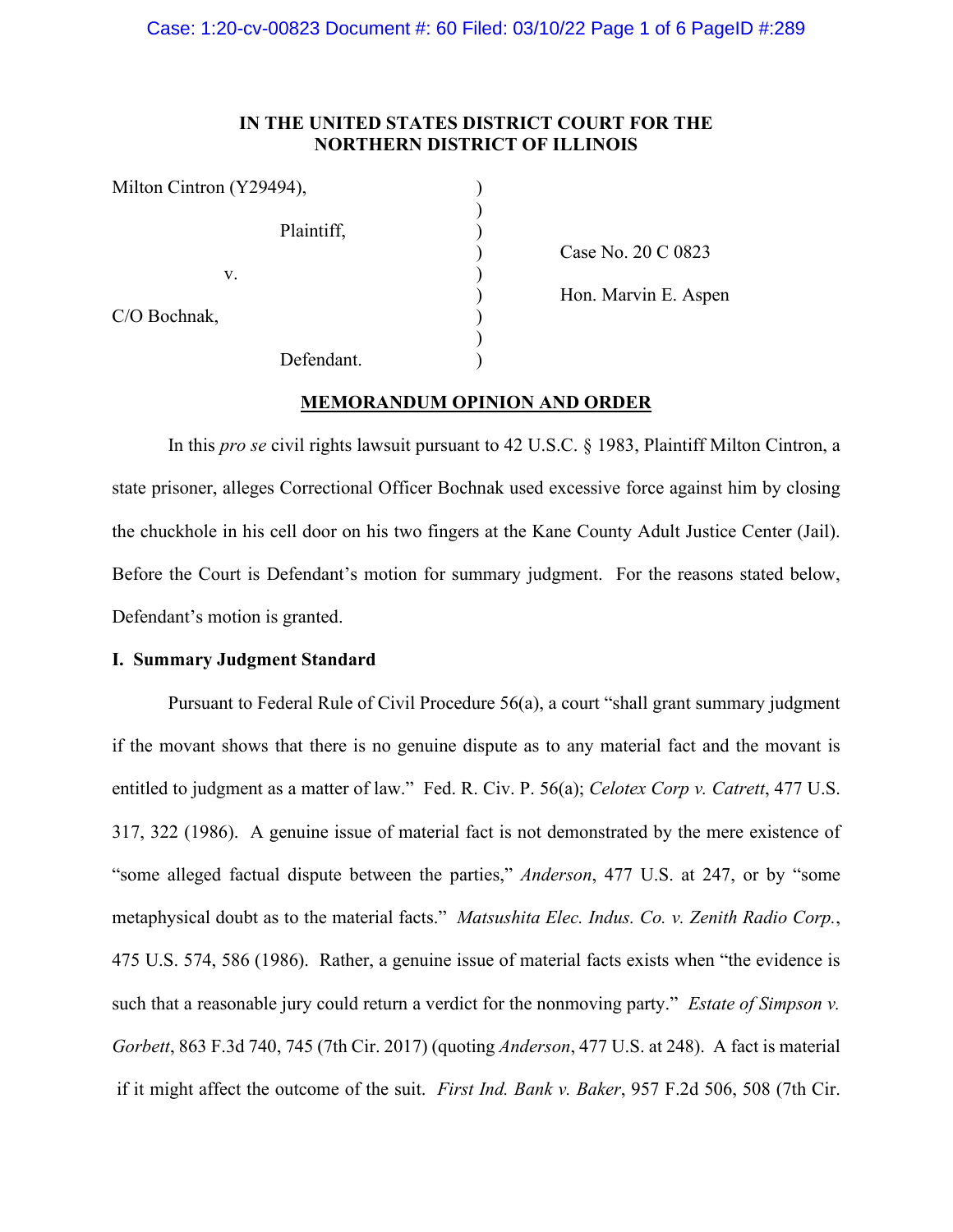1992).

The moving party bears the initial burden of demonstrating the lack of any genuine issue of material fact. *Celotex*, 477 U.S. at 323. Once the party moving for summary judgment demonstrates the absence of a disputed issue of material fact, "the burden shifts to the non-moving party to provide evidence of specific facts creating a genuine dispute." *Carrol v. Lynch*, 698 F.3d 561, 564 (7th Cir. 2012). The non-movant must go beyond the pleadings and "set forth specific facts showing that there is a genuine issue for trial." *Hannemann v. Southern Door Cty Sch. Dist.*, 673 F.3d 746, 751 (7th Cir. 2012). "Thus, 'summary judgment must be entered "against a party who fails to make a showing sufficient to establish the existence of an element essential to that party's case, and on which that party will bear the burden of proof at trial."' *Cooper v. Lane*, 969 F.2d 368, 371 (7th Cir. 1992) (quoting *Celotex*, 477 U.S. at 322 (1986)); *Gabb v. Wexford Health Sources, Inc.*, 945 F.3d 1027, 1032 (7th Cir. 2019).

When deciding a motion for summary judgment, the Court views the facts in the light most favorable to, and draws all reasonable inferences in favor of, the nonmoving party. *Apex Digital, Inc. v. Sears, Roebuck & Co.*, 735 F.3d 962, 965 (7th Cir. 2013) (citation omitted).

# **II. Northern District of Illinois Local Rule 56.1**

Local Rule 56.1 governs the procedures for filing and responding to motions for summary judgment in this court. The rule is intended "to aid the district court, 'which does not have the advantage of the parties' familiarity with the record and often cannot afford to spend the time combing the record to locate the relevant information,' in determining whether a trial is necessary." *Delapaz v. Richardson*, 634 F.3d 895, 899 (7th Cir. 2011) (citation omitted). Local Rule 56.1(a) requires the moving party to provide a statement of material facts that complies with Local Rule 56.1(d). LR 56.1(a). Local Rule 56.1(d) requires that "[e]ach asserted fact must be supported by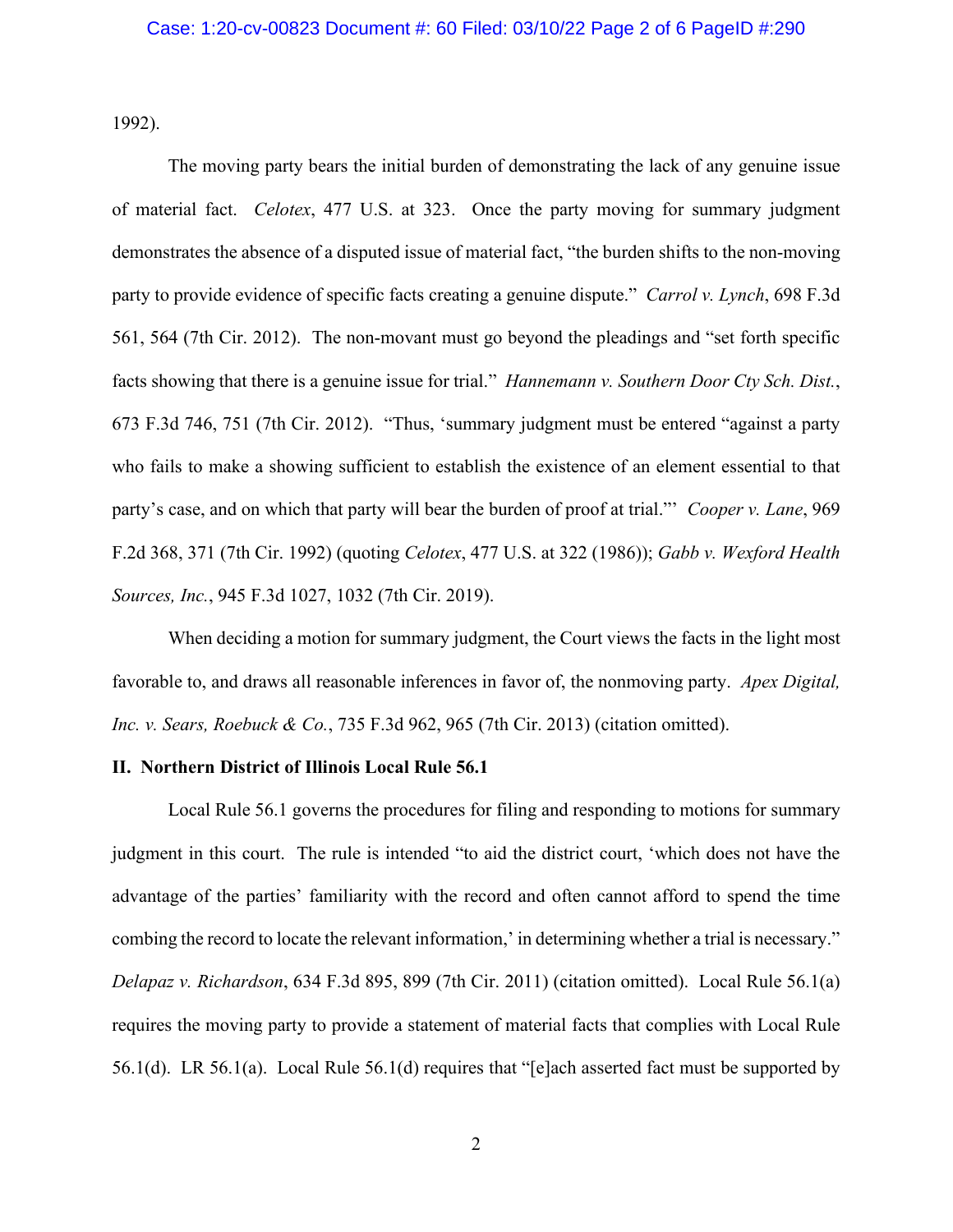### Case: 1:20-cv-00823 Document #: 60 Filed: 03/10/22 Page 3 of 6 PageID #:291

citation to the specific evidentiary material, including the specific page number, that supports it. The court may disregard any asserted fact that is not supported with such a citation." LR  $56.1(d)(2)$ .

The opposing party must then respond to the movant's proposed statements of fact. *[Schrott v. Bristol-Myers Squibb Co.](https://web2.westlaw.com/find/default.wl?mt=Westlaw&db=0000506&tc=-1&rp=%2ffind%2fdefault.wl&findtype=Y&ordoc=2036243492&serialnum=2006464425&vr=2.0&fn=_top&sv=Split&tf=-1&referencepositiontype=S&pbc=5AA5E9CC&referenceposition=944&rs=WLW15.04)*, 403 F.3d 940, 944 (7th Cir. 2005); LR 56.1(e). In the case of any disagreement, "a party must cite specific evidentiary material that controverts the fact and must concisely explain how the cited material controverts the asserted fact. Asserted facts may be deemed admitted if not controverted with specific citations to evidentiary material." LR 56.1(e)(3). "[M]ere disagreement with the movant's asserted facts is inadequate if made without reference to specific supporting material." *Smith v. Lamz,* [321 F.3d 680, 683 \(7th Cir. 2003\).](https://web2.westlaw.com/find/default.wl?mt=Westlaw&db=0000506&tc=-1&rp=%2ffind%2fdefault.wl&findtype=Y&ordoc=2036243492&serialnum=2003193643&vr=2.0&fn=_top&sv=Split&tf=-1&referencepositiontype=S&pbc=5AA5E9CC&referenceposition=683&rs=WLW15.04) The party opposing summary judgment may also submit "a statement of additional material facts that complies with LR 56.1(d)." L.R 56.1(b)(3). "All material facts set forth in the statement required of the moving party will be deemed to be admitted unless controverted by the statement of the opposing party." *Id*. A plaintiff's *pro se* status does not excuse him from complying with Local Rule 56.1. *See Cady v. Sheahan*, 467 F.3d 1057, 1061 (7th Cir. 2006).

Defendant filed a Rule 56.1 statement of material facts with his motion for summary judgment. (Dkt. 50.) Consistent with the local rules, Defendant also provided Cintron with a Local Rule 56.2 Notice, which explains what Local Rule 56.1 requires of a litigant opposing summary judgment. (Dkt. 57.) Cintron failed to respond to Defendant's motion for summary judgment. Accordingly, the Court deems Defendant's facts, which are well-supported by record citations, admitted. *See Keeton v. Morningstar, Inc.*, 667 F.3d 877, 880 (7th Cir. 2012).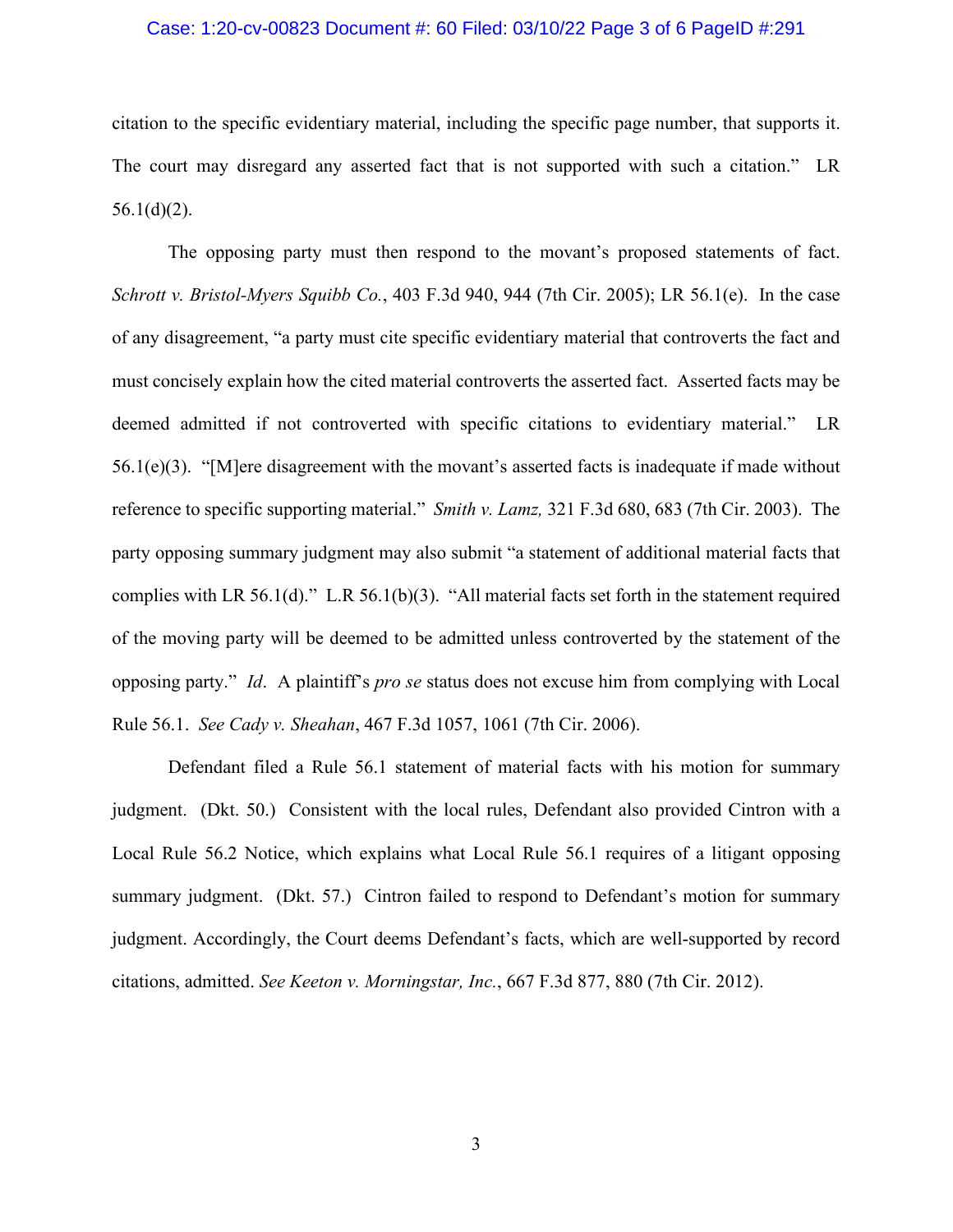### **III. Facts**

Cintron was a pre-trial detainee at the Jail on December 6, 2019. (Dkt. 50, *¶* 1.) Correctional Officer Bochnak was collecting razors from the chuckholes in the cell doors. (*Id*., *¶* 2.) When Bochnak shut the chuckhole door after receiving the razor from Cintron's chuckhole, Cintron's fingers were caught in the chuckhole door, requiring Cintron to seek medical attention. (*Id*.)

Generally, razors and/or nail clippers are placed in a detainee's open chuckhole door (feed slots) for that detainee to use the items. (*Id*., *¶¶* 3-6.) The items are left for the detainee's use for approximately an hour during which time the chuckhole door remains open. (*Id*., *¶* 6.) Then, a correctional officer walks back around the housing unit, collects the items from the feed slots, and shuts the chuckhole door. (*Id*., *¶* 7.)

On December 6, 2019, at approximately 11:00 p.m., Bochnak was collecting razors from detainees as describe above. (*Id*., *¶* 9.) Cintron was standing when he saw Bochnak approach his cell. (*Id*., *¶* 10.) Cintron and Bochnak engaged in a conversation, the topic of which neither remembers. (*Id*.) During the conversation, Cintron had his hand "through the chuckhole." (*Id*., *¶* 10.) After the conversation, Bochnak held onto the door handle of Cintron's feed slot with his hand and tried to close the feed slot with his knee. (*Id*., *¶* 10.) Cintron yelled that Bochnak just shut the chuckhole door on his fingers. (*Id*., *¶* 11.) According to Cintron, Bochnak thought Cintron was lying or "playing," at which time Cintron told Bochnak he just shut his hand in the chuckhole and showed Bochnak his hand. (*Id*.) Bochnak released the chuckhole door. (*Id*., *¶* 13.)

Cintron was taken for medical care where he was given an ice pack and Tylenol or Ibuprofen. (*Id*., *¶* 17.) Medical x-rays were taken which were negative for fractures. (*Id*., *¶* 18.)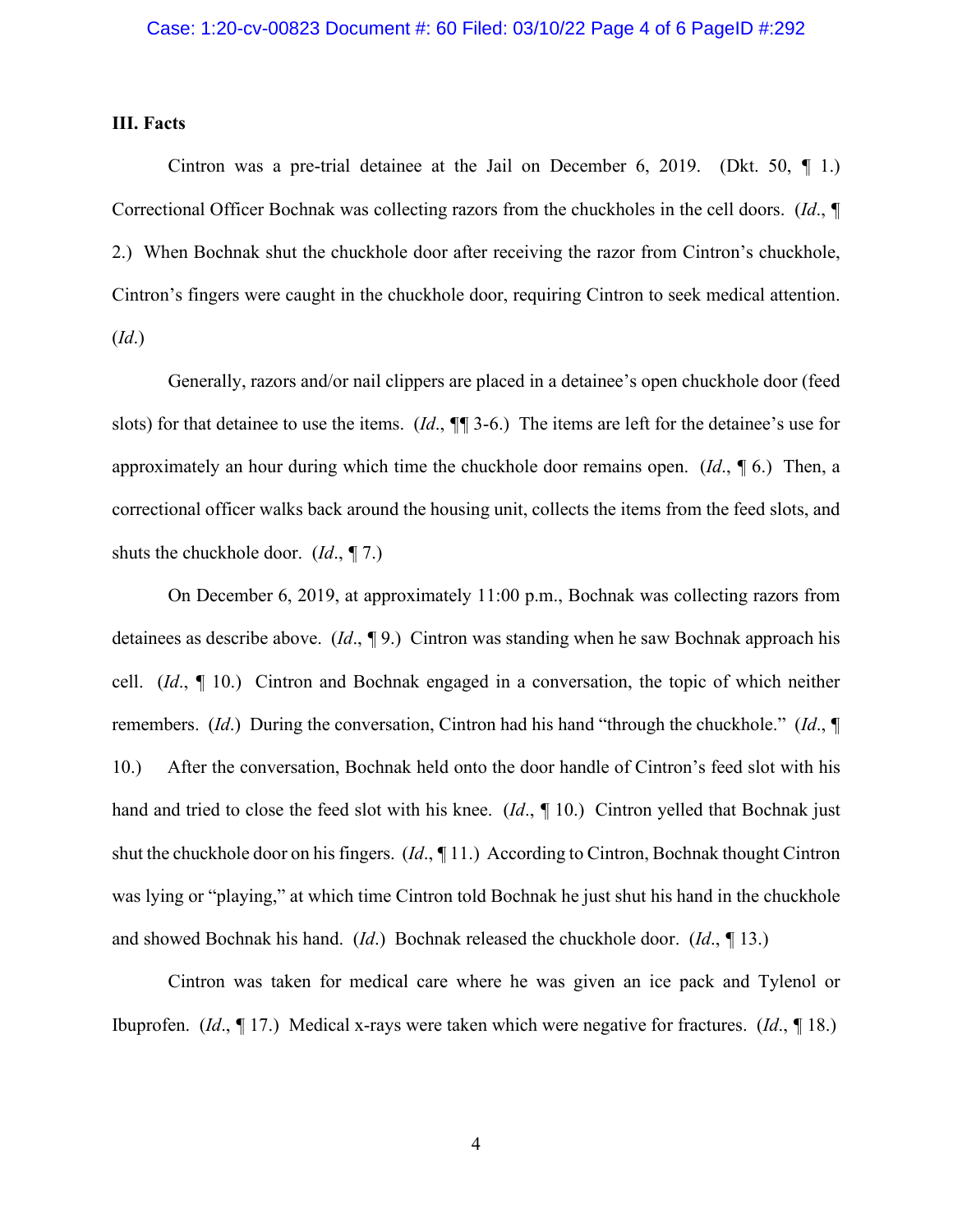### **IV. Analysis**

Because Cintron was a pretrial detainee, his excessive force claim arises under the Fourteenth Amendment's Due Process clause. *See Kingsley v. Hendrickson*, 576 U.S. 389 (2015); *Miranda v. County of Lake*, 900 F.3d 335, 350-51 (7th Cir. 2018). Under the Fourteenth Amendment, an officer's use of force is excessive where it "amounts to punishment," is "not 'rationally related to a legitimate governmental purpose," or "'appear[s] excessive in relation to that purpose'" when viewed objectively. *Miranda*, 900 F.3d at 351 (quoting *Bell v. Wolfish,* 441 U.S. 520 (1979)). Such an inquiry "requires careful attention to the facts and circumstances of each particular case." *Graham v. Connor*, 490 U.S. 386, 396 (1989). These circumstances include "the relationship between the need for the use of force and the amount of force used; the extent of the plaintiff 's injury; any effort made by the officer to temper or to limit the amount of force; the severity of the security problem at issue; the threat reasonably perceived by the officer; and whether the plaintiff was actively resisting." *Lombardo v. City of St. Louis Missouri*, 141 S. Ct. 2239, 2241 (2021) (citing *Kingsley*, 576 U.S. at 397).

Importantly, negligence nor gross negligence is not enough for liability to attach; instead, a defendant's conduct must be objectively unreasonable, which means that the conduct must be "more than negligence .. something akin to reckless disregard[.]" *Miranda*, 900 F.3d at 353-54.

Here, under the applicable circumstances, no reasonable juror could find that Bochnak's conduct rose to a constitutional violation. The undisputed facts show that Cintron and Bochnak were having an unremarkable conversation while Bochnak was retrieving razors in the same manner as always done. Bochnak started to close the chuckhole door with his knee after retrieving the razor and ceased doing so after Cintron yelled. Cintron himself describes the incident as